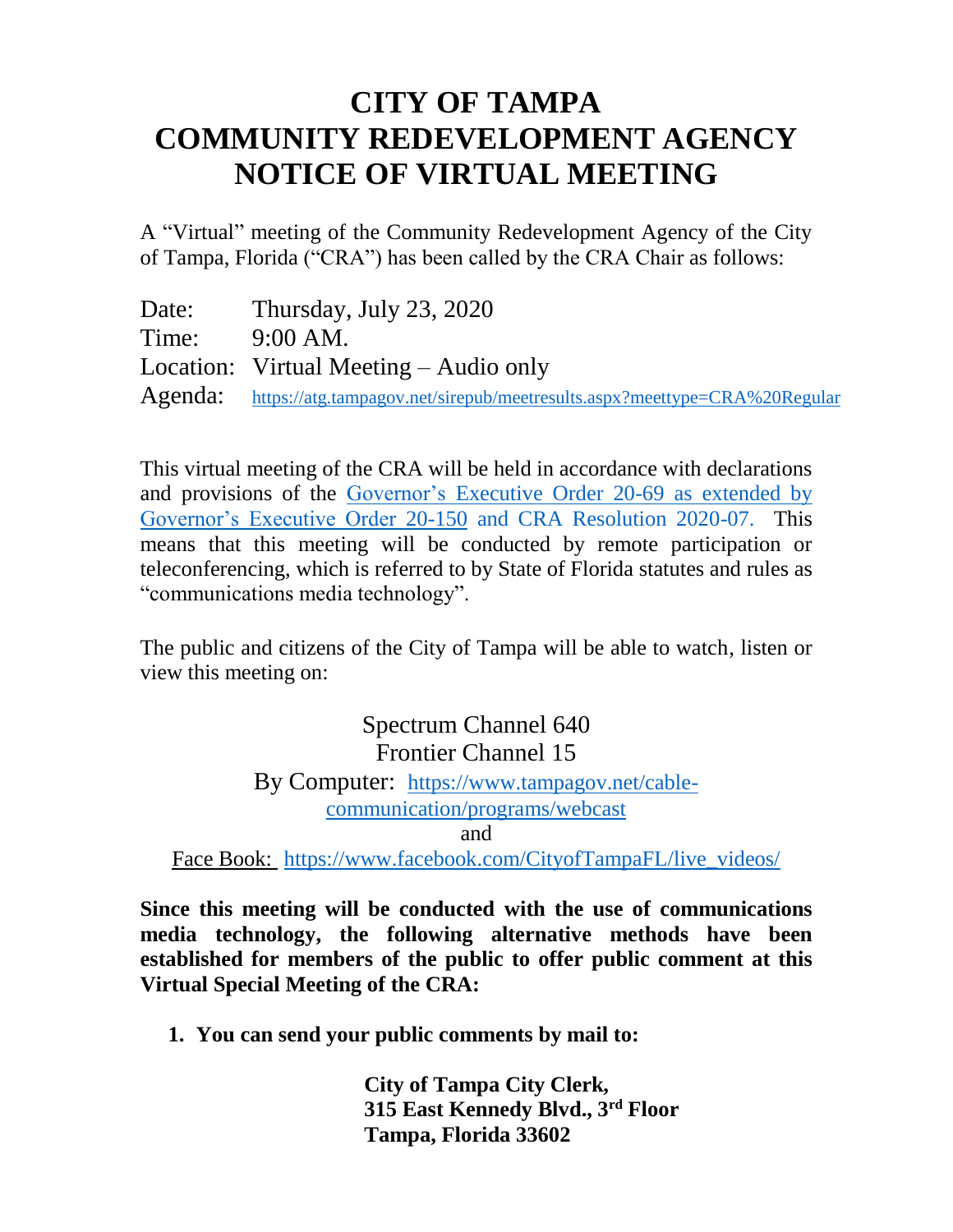- **2. You can provide your comments via the internet or web:**  [https://www.tampagov.net/city-council-meeting-public](https://www.tampagov.net/city-council-meeting-public-comment-form)[comment-form](https://www.tampagov.net/city-council-meeting-public-comment-form)**;**
- **3. You can leave a voicemail message with your comments by calling (813) [274-8877](tel://813-274-8877/) (please follow the prompts when you call); or**
- **4. You can speak remotely during public comment by completing the form at** [https://www.tampagov.net/city-council-meeting](https://www.tampagov.net/city-council-meeting-public-comment-form)[public-comment-form](https://www.tampagov.net/city-council-meeting-public-comment-form) **AND stating on the form provided that you wish to speak live during the public comment period.** You will then be contacted by CRA Secretary/City Clerk's office with additional instructions on how to speak remotely during public comment.

All written and voicemail comments must be received no later than **12:00 PM Wednesday, July 22 , 2020.** Registration for public comment by speaking remotely should also be completed by **12:00 PM, Wednesday, July 22, 2020**. Written comments may not exceed 400-words, and voice-mail comments may not exceed 3-minutes in length. Voicemail comments will be played during the public comment section of the CRA meeting and become part of the permanent record of the meeting. Written comments received by mail or email will be distributed to the CRA Board, and will also be included in the permanent record of the meeting. All public comments timely received by mail, email or voicemail will be afforded equal consideration as if the public comments were made in person.

## **Persons in need of assistance or having questions regarding any of these means of public participation should call the Office of the CRA Secretary and City Clerk (813) 274-8397.**

Should any person desire to appeal any decision of the CRA with respect to any matter to be considered at this meeting, that person shall ensure that a verbatim record of the proceeding is made including all testimony and evidence upon which any appeal may be based  $(F.S. 286.0105)$ 

In accordance with the Americans with Disabilities Act ("ADA") and Section 286.26, Florida Statutes, persons with disabilities needing a reasonable accommodation to participate in this public hearing or meeting should contact the City of Tampa's ADA Coordinator at least 48 hours prior to the